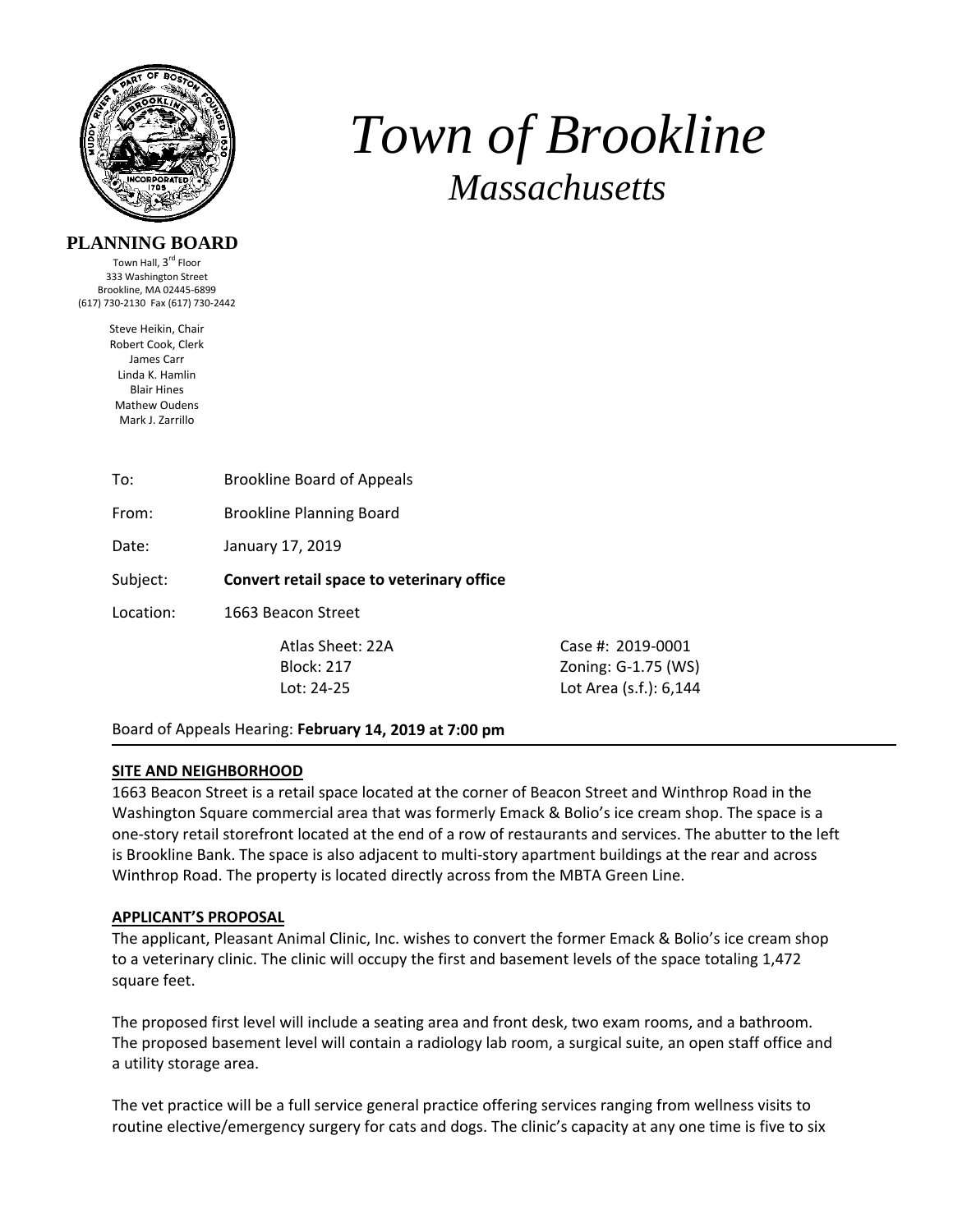animals with two in exam rooms and up to three in the hospital. Most animals will not stay overnight. The clinic will be open from 8 am to 6 pm on Mondays, Tuesdays, Wednesdays and Fridays, 8 am to 7 pm on Thursdays, 8 am to 5 pm on Saturday, and 9 am to 5 pm on Sundays. Visitors will utilize the surrounding on‐street public parking.

The applicant has submitted an acoustical report analyzing the probable noise impacts of animals on neighboring properties and a plan for removal of waste generated on‐site. These documents are attached.

# **FINDINGS**

**Section 4.07** –Table of Uses, Use #20A: Office or clinic of a licensed veterinarian for treatment of animals, including laboratories and holding facilities. Studies by recognized experts shall be submitted to insure the use will be constructed so as to safeguard nearby properties against undue noise, odor and improper waste disposal. *Special permit required*.

# **STAFF ANALYSIS**

Staff is supportive of this proposal for a veterinary clinic in this currently vacant retail space. The applicant has put together a well thought out proposal and has brought in the expertise needed to adequately plan for and mitigate against possible impacts from such a facility on surrounding commercial uses. The storefront's location at the end of a row of shops and restaurants decreases the impact of the use. There is precedent of other vet offices in Washington Square. Pet owners will be able to utilize ample parking along Beacon Street and walk to the clinic. The applicant will need to return to the Planning Board for any proposed changes to the façade or signage.

### **PLANNING BOARD COMMENTS**

The Planning Board had no concerns about this proposal and felt that the applicant and the property owner had sufficiently addressed all potential issues. The Board did specify that it would like to see elevations of the storefront included in the plan set submitted to the ZBA for a better understanding of the proposed exterior.

# **Therefore, the staff recommends approval of the proposal and the floor plans by D.F Valente Architect & Planner, dated 10/16/2018, subject to the following conditions:**

- 1. Prior to the issuance of a building permit, final floor plans indicating all salient dimensions and elevations shall be submitted subject to the review and approval of the Assistant Director of Regulatory Planning.
- 2. The applicant shall take all such action that may be necessary to eliminate all noise and odor impacts on neighboring businesses, including but not limited to the installation of an appropriate ceiling system for limiting noise transfer and quick cleanup and disposal of all animal waste.
- 3. All waste from the veterinary clinic and pharmacy/lab/Sharps and Infectious Waste shall be disposed of appropriately and in compliance with all applicable Environmental and health regulations.
- 4. The operator must apply for and obtain a Keeping of Animals Permit front h Brookline Department of Public Health. Should the level of dogs kept at site exceed 4 or more dogs overnight a kennel permit must be obtained from the Town Clerks office.
- 5. Prior to the issuance of a building permit, the applicant shall submit to the Building Commissioner for review and approval for conformance to the Board of Appeals decision: 1) a final floor plan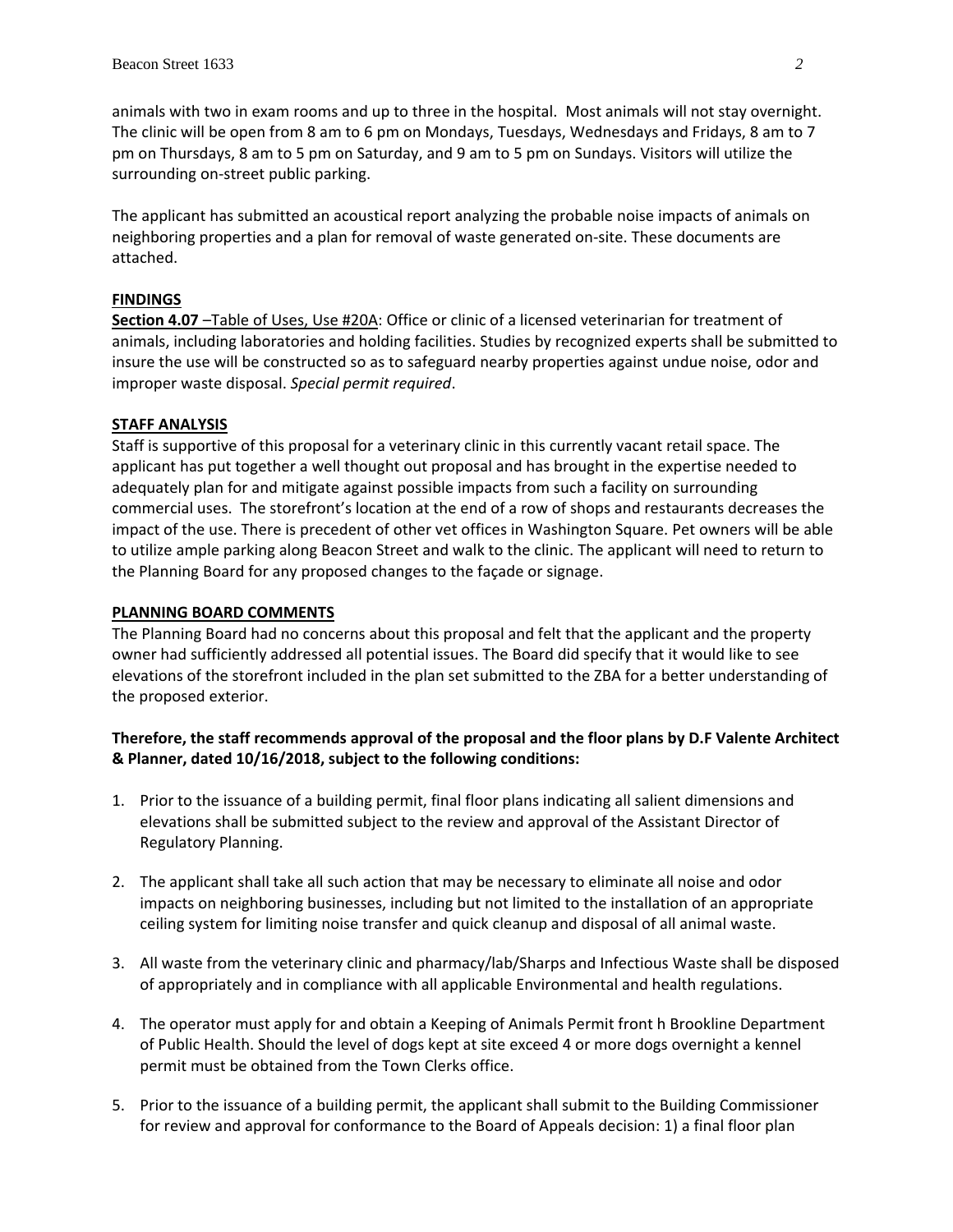stamped and signed by a registered engineer or architect; and 2) evidence that the Board of Appeals decision has been recorded at the Registry of Deeds.

knm

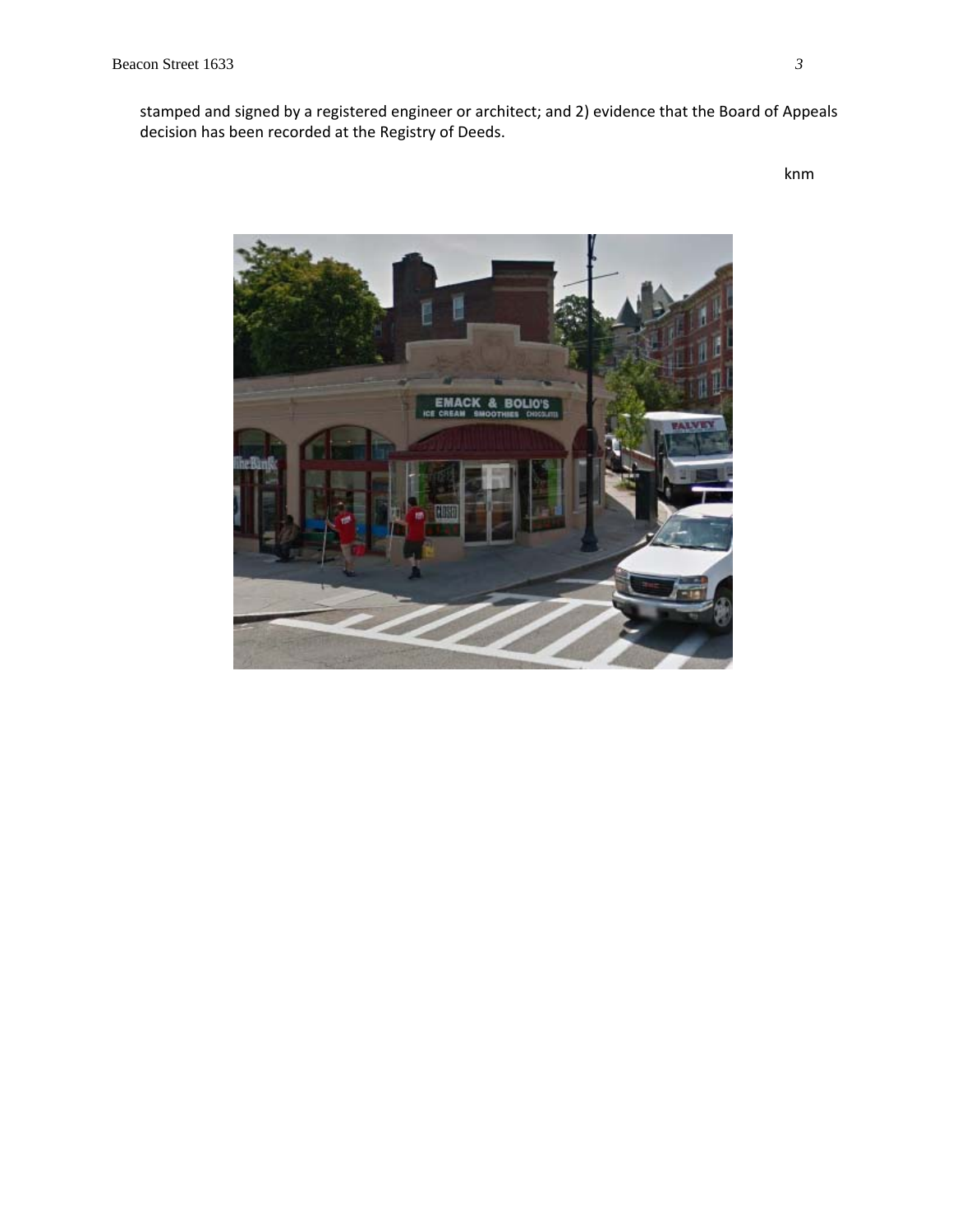# **D. F. VALENTE**

ARCHITECT&PLANNER **STREET**  $\bullet$ **REAR** 571 **MAIN** MEDFORD SOUTH MEDFORD, MASSACHUSETTS 02155-6552 TELEPHONE 781-395-0120 FACSIMILE 781-395-8702 E-MAIL: dfvalente@comcast.net



E-Mailed : sduffff@boballenlaw.com

**DECEMBER 19, 2018** 

TOWN OF BROOKLINE. ZONING BOARD OF APPEALS 333 WASHINGTON STREET BROOKLINE, MA 02445

PET HOSPITAL RE: **1663 BEACON STREET** BROOKLINE, MA 02445 PROJECT NO. 1827

MEMBERS OF THE BOARD OF APPEAL,

THE ABOVE PROJECT WILL COMPLY WITH THE TOWN'S NOISE CONTROL

BY-LAW (ARTICLE 8.15).

IF YOU HAVE ANY QUEATION PLEASE CALL ME AT MY OFFICE.



**VERY TRULY YOURS,** D.F. VALENTE. ARCHITECT & PLANNER

PtAT ש DOMENIC F. VALENTE, AIA

DFV/jv

CC: E- Mailed Charles Callanan cpcallanan@msn.com